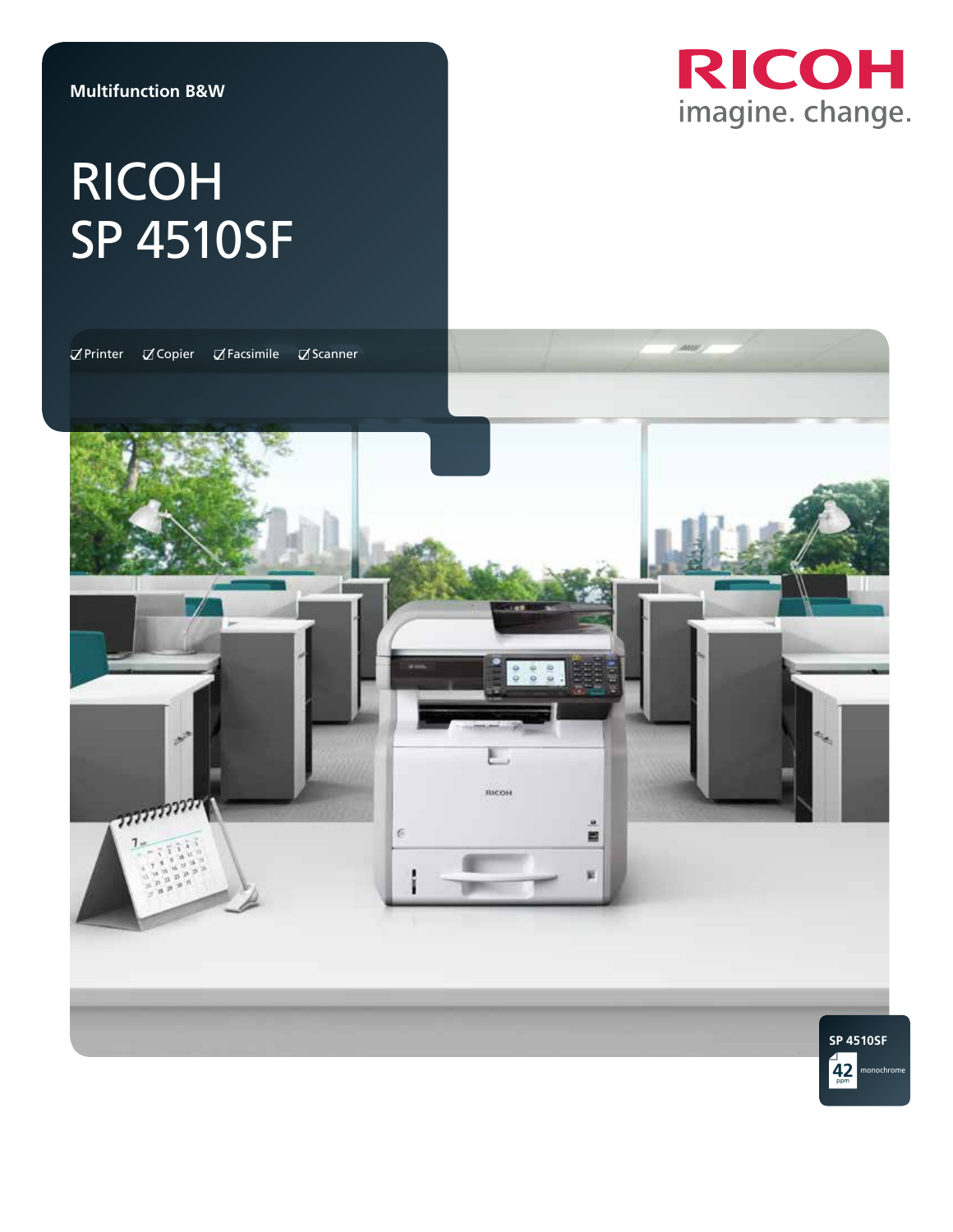### **More control to perform more tasks**

Just because your budget is tight or your office is limited on space, it shouldn't limit what you can do. Use the RICOH® SP 4510SF to perform a wider range of everyday document management tasks — including printing, scanning, faxing and copying quickly — so you can move from one project to the next without missing a beat. Place the compact MFP nearly anywhere, even on your desk, to save space while you save time. Customize the device to accommodate personal preferences. Take advantage of security controls to protect your information. Access administrative controls remotely to keep the SP 4510SF running efficiently — whether you add it to an integrated Ricoh Managed Document Services (MDS) portfolio or use it as your primary device.

### **Tackle big tasks in small spaces**

You need a powerful multifunction printer to take on more challenges not take up space. With the Ricoh SP 4510SF, you can perform a wider range of everyday information management tasks in any office, or from any desk. Need to print quickly? Use the device to print at 42 ppm and transition quickly to the next job. Need to impress a client? Print documents with crisp, clear text and graphics in high-quality 1200 dpi resolution without compromising speed.

### **Customize your commands**

Nobody knows how to improve your productivity more than you do. That's why we designed the Ricoh SP 4510SF with customizable controls that complement your workflow demands. Set shortcuts for frequently used tasks right on the tilting 4.3" color touch panel Home Screen. Need to work on the go? Bring your work with you on a USB memory card or SD card and print it when you need it. Or, simply use your smartphone or tablet for convenient mobile printing. The Ricoh Smart Device Print&Scan app gives you more functionality and control for programming jobs, it's the closest you can get to the PC experience on a tablet or smartphone.

### **Simplify complex tasks**

Want to accomplish more by working less? With the Ricoh SP 4510SF, you can automate a wide range of processes to save time so you can move on to your next project. Remotely check supply levels, system settings, usage rates and more to ensure the device is ready to work when you are. The optional web browser lets you access and print web pages directly from the control panel. Add the optional Ricoh Integrated Cloud Environment (ICE) service and connect your MFP seamlessly to popular Cloud-based services. Print from or Scan directly to apps like DocumentMall™ , Evernote™ , Dropbox™ or Google Drive™ without expensive on-site servers, system integration or software updates.







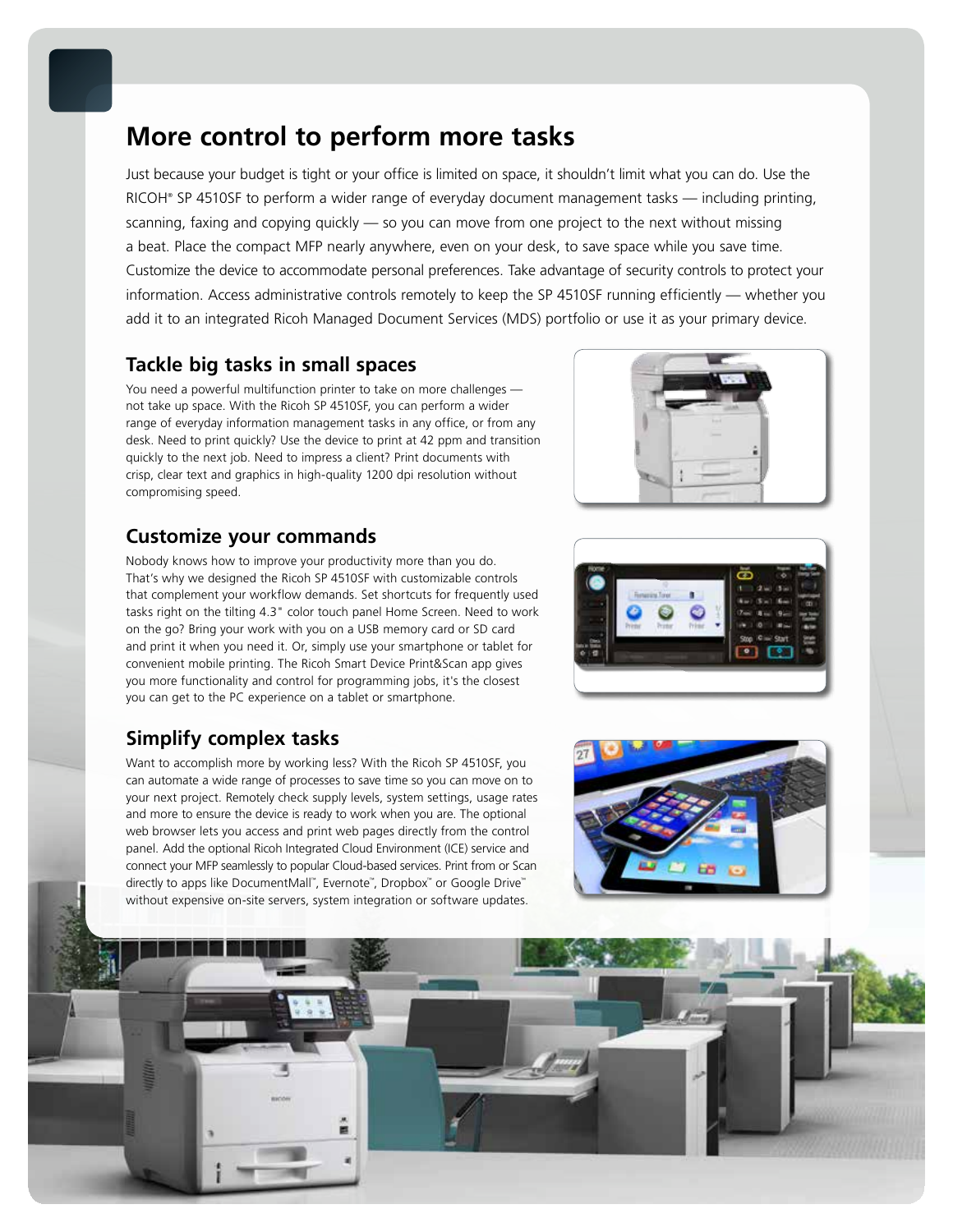## **Protect what's most important your bottom line**

### **Share information quickly**

You have important information. But can you get it to the right people at the right time, so they can make game-changing decisions for your organization? Send any document in color within moments with Scan-to-Email/Folder/URL/USB/SD Card. Create searchable PDFs when scanning with Ricoh's OCR option. The SP 4510SF supports Distributed Scan Management (DSM) which allows administrators to create predefined recipient-specific, scanning workflows centrally to simplify scanning to different users. You can even scan two-sided documents, including IDs and patient insurance cards, onto a single sheet of paper to reduce paper costs. For those times when you need to fax legal or other professional documents, you can take advantage of advanced fax capabilities, including forwarding to Email and Folder, Internet Fax, support for LDAP and more.



### **Conserve energy, protect your budget**

Use less energy to do more work. With recovery from sleep mode under 10 seconds, and first-copy times at 5.1 seconds, you won't have to spend a lot of your time waiting for the information you need. Program automatic startup or shutdown to conserve energy when you're out of the office. Reduce paper costs with default double-sided printing. You can even check to see if your efforts are worthwhile. The MFP includes an indicator that prominently displays paper-saving metrics to encourage more sustainable printing. Plus, the device meets EPEAT® Silver\* criteria — a global environmental rating system for electronic products — and is certified with the latest ENERGY STAR™ specifications. In addition, with Ricoh's toner cartridge/container recycling program, you can return all empty Ricoh branded toner containers and cartridges to our recycling vendor.



### **Control critical information**

Keep prying eyes off of your confidential information. When you deploy advanced user authentication controls, a proximity card swipe or login and password entry at the device is required to access critical functions, including the release of documents. You can also restrict access to specific functions for specific users to curb unnecessary printing. Other security features include DataOverwriteSecurity System (DOSS) and embedded encryption to help protect images and data on the Ricoh SP 4510SF hard drive.

### **ADVANCED SECURITY**